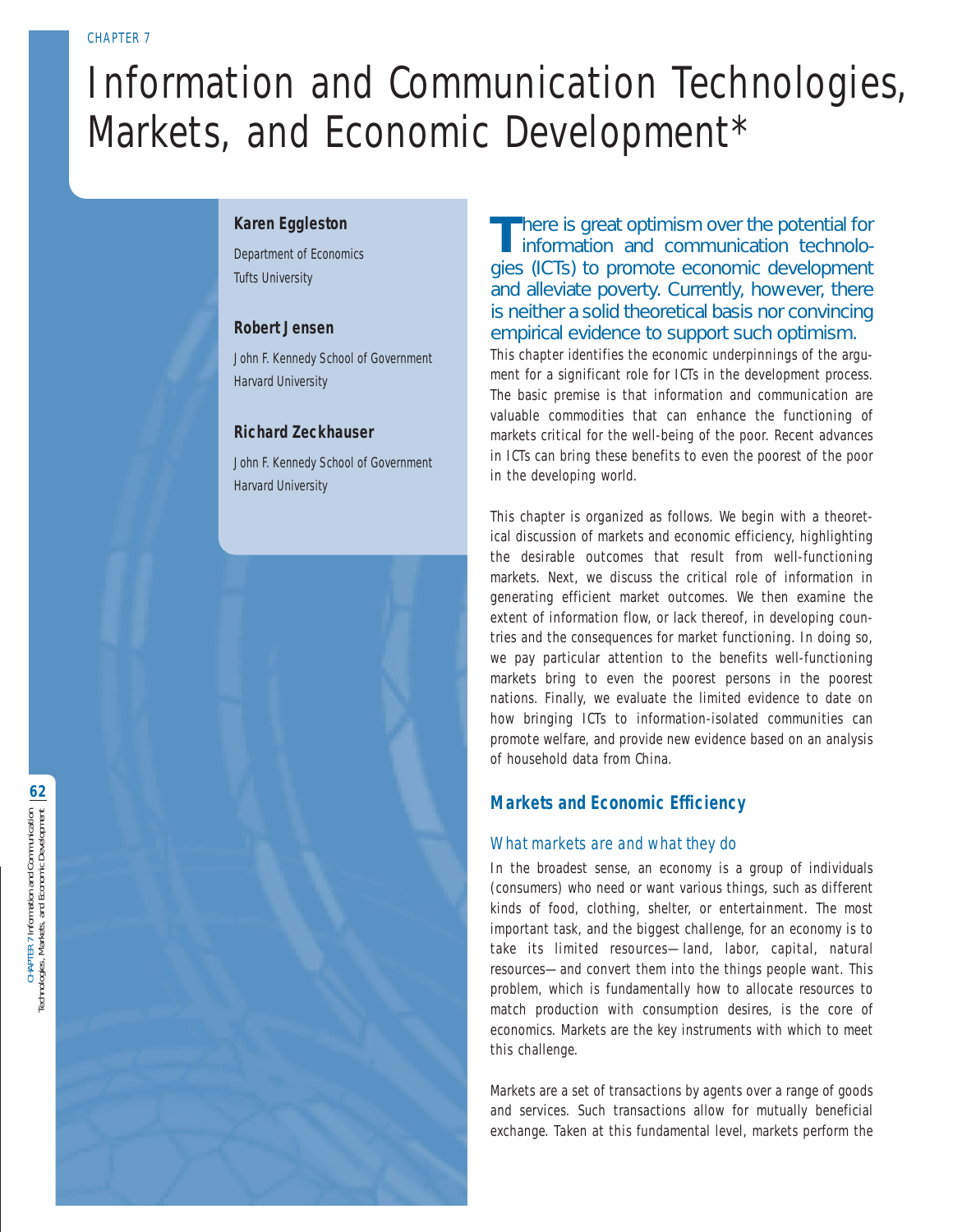important task of freeing individuals from self-reliance. In a modern economy, all economic activity, from the production and sales decisions of the smallest farmer to those of the largest corporation, rely on markets.

When markets perform well, consumption desires guide the production of all participants. Under these conditions the economy is said to be performing efficiently, meaning that there is no opportunity to make one person better off without making another worse off. This implies, for example, that there is no scope for readjusting production to produce more X and less Y, assuming consumers would value the gained X more than the lost Y. In other words, efficiency assures that resources are deployed to their highest value purposes.

# The role of information in market coordination and efficiency

The coordination problem involved in allocating resources to their best uses is enormous. How can millions of independent, dispersed consumers communicate to millions of independent, dispersed producers exactly how much of each of the enormous variety of goods and services they want? Similarly, how do producers know how they can make the most money, usually without ever meeting more than a fraction of the people who buy their products? How do they know to supply the exact combination of goods that consumers want to buy, so that collectively there is not too much bread and too little clothing, or too much rice and too few onions? Prices, and market signals more generally, are the key instruments that facilitate this coordination.

In a market-based economy, prices transmit all of the information that participants in the economy require to make effective decisions. Producers need to know the prices of inputs they must buy and the prices of the outputs they wish to sell in order to decide what and how to produce. Consumers need to know the prices of the goods and services they might buy, and the going rate for their labor skills and other services they wish to sell, so that they can make appropriate decisions about household consumption and labor force participation. On both the production and consumption sides, market prices act as coordinating signals.

In the classic textbook version of a market-based economy, the price of a good will rise when many people value that good more than its current price. As consumers compete to buy the good, they will bid the price higher. Producers respond to the higher price by supplying more of the good. Thus, in a wellfunctioning economy, when there aren't enough eggs to meet demand (in a given region), the price of eggs increases, and farmers, seeing opportunities for profit, breed more hens to produce more eggs. People want more eggs and, like magic,

more eggs appear. Consumers and producers react to the evolution of prices through multiple iterations of this sequence.<sup>1</sup> When quantity demanded at a given price just balances the quantity that producers want to supply at that price, the market reaches equilibrium. Whether Wall Street or West Africa, information makes markets work.

When markets do work, consumers benefit alongside producers. Only a consumer whose value for the good exceeds, or at least equals, the going market price will end up buying it. Therefore, in market-based economies, those who want a good the most ultimately get it. This allocation process might seem to disadvantage the poor, but that is not the case. Even the poor get staples, such as food, because staples are cheap to provide, and the rich want only limited amounts of such goods. The market allocates scarce resources in a way that fosters the welfare of both rich and poor.

## The challenge of providing information

How challenging is the task of providing the information that enables markets to work? Little information would be required if prices stayed relatively constant from year to year. Farmers would know what to plant, laborers would know where to work, consumers would know what to pay for goods and farmers for inputs, just by relying on prices from the previous period. However, even in relatively underdeveloped economies, prices move considerably in response to such forces as weather, changes in taste and technology, and variation in supply and demand from outside the region.

Might there be alternatives to market signals for coordinating production and consumption? The multidecade experience of centrally planned economies (e.g., the pre-1990 nations of Eastern Europe and the former Soviet Union), the most ambitious experiment to supersede the traditional role of prices, indicates not. Severe coordination failures proved to be unavoidable when prices were not used to coordinate economic activities. Rather than let producers and consumers communicate through prices, the governments in these economies set prices administratively and directly allocated inputs and output quotas to manage the economy. The amount of information needed to ensure that the production of every good and service even roughly matched the desires of consumers could not be achieved. Often production was grossly inconsistent with demand at the prices set. The result was that many goods that consumers wanted either could not be found or were available only by waiting in long queues, whereas many other goods were badly oversupplied, and sat unwanted on shelves. Further, because prices and production activities were set by planners, the opportunity for corruption or the prospect of private financial and political gains to guide decision making, rather than efficiency, was great. Experience with socialism underscores the great advantage of markets as coordinators of producers and consumers.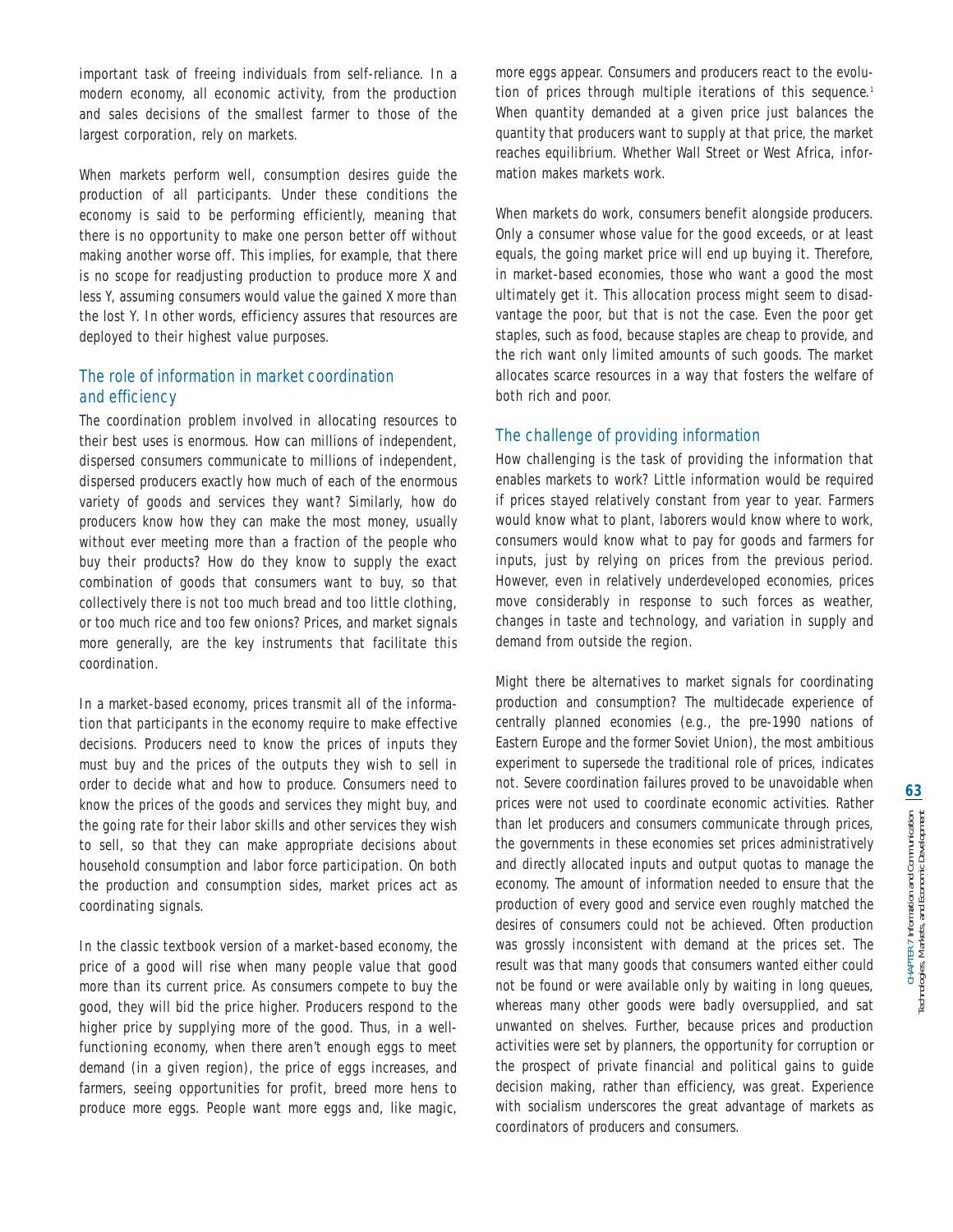#### Table 1: **Access to Telecommunications in 2000, by World Region**

| Region                  | <b>Mobile Telephones</b><br>(per 1,000 people) | Radios<br>(per 1,000 people) | <b>Telephone</b><br><b>Mainlines</b><br>(per 1,000 people) | <b>Waiting Time</b><br>for Telephones<br>(years) | <b>Television Sets</b><br>(per 1,000 people) |
|-------------------------|------------------------------------------------|------------------------------|------------------------------------------------------------|--------------------------------------------------|----------------------------------------------|
| Low Income              | 6.0                                            | 157.3                        | 17.6                                                       | 5.9                                              | 85.5                                         |
| Middle Income           | 90.0                                           | 359.4                        | 153.2                                                      | 1.1                                              | 279.2                                        |
| High Income             | 615.3                                          | 1288.5                       | 557.2                                                      | 0.0                                              | 692.8                                        |
| East Asia/Pacific       | 179.5                                          | 302.3                        | 200.6                                                      | 1.2                                              | 252.5                                        |
| South Asia              | 7.5                                            | 112.7                        | 27.8                                                       | 1.6                                              | 71.0                                         |
| Sub-Saharan Africa      | 27.7                                           | 201.5                        | 24.4                                                       | 6.0                                              | 43.2                                         |
| Europe/Central Asia     | 329.5                                          | 446.0                        | 323.5                                                      | 2.0                                              | 369.6                                        |
| Latin America/Caribbean | 88.7                                           | 418.6                        | 241.9                                                      | 0.5                                              | 271.8                                        |
| World                   | 156.7                                          | 420.1                        | 202.5                                                      | 1.4                                              | 268.3                                        |

The data on mobile telephones and telephone mainlines are for 2000, based on authors' calculations from International Telecommunications Union (October 2001 update) using regional fixed factors from Easterly and Sewadeh (2001). The data for radios, waiting times for telephone mainlines, and television sets are for 1999 as reported in the World Bank World Development Indicator Database (available at www.worldbank.org).

## Information and markets in developed and developing nations

In the developed world, markets perform well because the prices of goods are known or can be found with minimal effort. However, in developing nations, especially in rural areas, such signals flow sluggishly, if at all. As a result, farmers often produce the wrong mixture of crops, often using inefficient technologies, and consumers do not receive goods even though they are willing to pay the market price. The result is inefficiency.

Efficiency failures reveal themselves as deviations from the "Law of One Price." The Law is an important economic principle that holds that prices for homogeneous goods sold at different locations should be equal, net of transportation costs. "Price dispersion is a manifestation—and, indeed, it is the measure—of ignorance in the market" (Stigler 1961:214).<sup>2</sup> As markets become better integrated, the Law tends to hold for more and more goods and services, so that consumers and producers in different locations are tied together in an information network summarized by one critical piece of information: the prevailing market price.

In poor countries, the coordination of economic activity rarely works well. In isolated rural villages in most developing countries, there are virtually no sources of information regarding market prices and other production-related information. For them, "information is poor, scarce, maldistributed, inefficiently communicated, and intensely valued" (Geertz 1978:29). The main reason is that many people lack access to even very basic communications infrastructure. As shown in Table 1, in lowincome countries as a whole, there are only eighteen telephone mainlines for every thousand people, and the average waiting time for a telephone is almost six years. Access to more advanced forms of ICTs is generally even more limited. Barely 6 percent of the world's people have ever logged onto the Internet (International Labor Organization 2001). A household survey in Peru showed that 77.2 percent of households lacked telephones, including 99.8 percent of poor rural households (Torero, 2000:11).3 With no way to communicate across distances, many rural poor are removed from the flow of information required to make markets work. In particular, price signals are faint or absent.

A vivid symptom of poor information flow is that prices vary widely within a geographic area, even for goods that are readily transported. A few empirical studies document the spatial dispersion of prices and how effectively or ineffectively price information is transmitted across markets. For example, Badiane and Shively (1998) studied monthly maize prices in Ghana from 1980 to 1993 and found that "the estimated time to fully transmit a price shock [from the central market to each of two outlying markets] is about four months."<sup>4</sup> Price adjustments may also be asymmetric; in Ghana, wholesale maize prices for producers in local markets respond more swiftly to increases than decreases in central market prices (Abdulai 2000).<sup>5</sup>

Not surprisingly, therefore, many studies have shown that market integration fails for important products in a variety of countries. Examples include rice in Bangladesh (Ravallion 1986), rice, sorghum, and oil in India (Palaskas et al. 1997), grains in Nigeria (Delgado 1986; Heytens 1986), livestock in Niger (Fafchamps and Gavian 1997), and rice in China (Zhou et al. 2000).

We can examine these issues further using the interesting case of rural China. Despite decades of urban growth, China remains largely a rural country; over two-thirds of the population resides in rural areas, and nearly three-quarters of employed men and women are engaged in the agricultural sector. To explore the nature of market efficiency and price dispersion, as well as to later show the potential role of ICTs for promoting income growth among the poor, we make use of household- and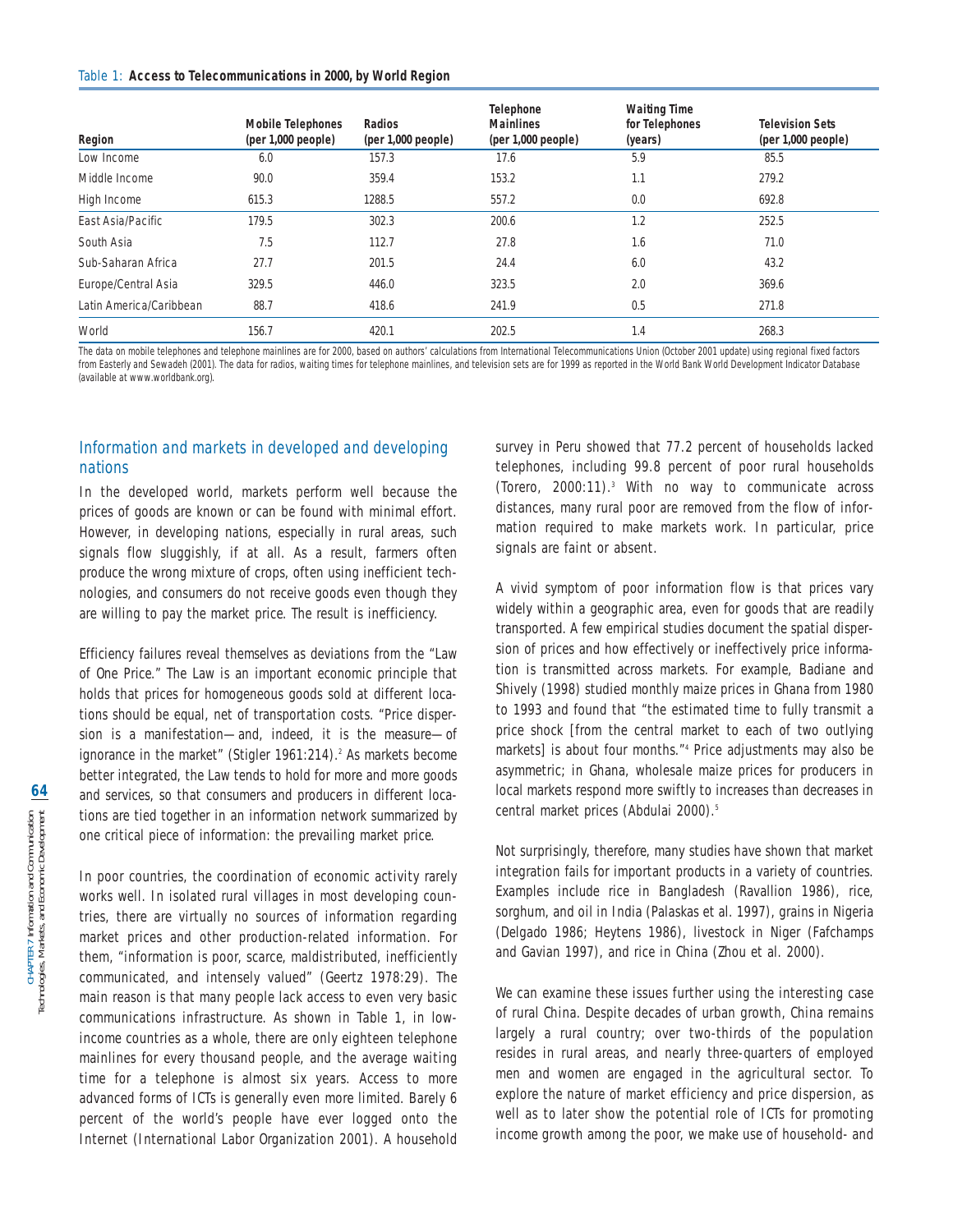|                | Table 2: Prices (per kg) of Various Commodities in Chinese |
|----------------|------------------------------------------------------------|
| Villages, 1991 |                                                            |

|            |      | <b>Standard</b>  |                |        |
|------------|------|------------------|----------------|--------|
| Commodity  | Mean | <b>Deviation</b> | <b>Highest</b> | Lowest |
| Fish       | 6.5  | 2.0              | 14.1           | 5.2    |
| Pork       | 5.9  | 1.4              | 8.0            | 3.8    |
| Eggs       | 4.6  | 1.5              | 7.0            | 1.9    |
| Vegetables | 0.64 | 0.61             | 4.5            | 0.35   |

village-level data from the China Health and Nutrition Survey (CHNS).6 The CHNS is a stratified random sample of thirty-eight hundred households across two hundred villages in China. In addition to information on employment, income, and expenditures, the survey gathered information on the market prices at which various goods can be purchased, for each village in which the survey was conducted. Table 2 provides data on the distribution of prices across areas in 1991 for several of the most commonly consumed foods. Columns one through four respectively show the means, standard deviations, and highest and lowest prices recorded (in RMB yuan) across the villages sampled in the survey.

The table reveals that that the Law of One Price is strongly violated. For most commodities, the standard deviations are quite large relative to the means, indicating a great deal of

Figure 1: **Price Changes Across Chinese Villages, 1989–1993**

15

10

**ppork91**

5

0

8

6

4

**peggs91**

2

0

price dispersion. In every case illustrated, the highest price is at least two times greater than the lowest price. Such gaps in price greatly exceed possible transport costs for the commodities (for which some data in the CHNS are available). These results roughly indicate how far these markets are from being integrated, which implies severe underlying inefficiencies.

There may be other factors that could explain why a given village would have a high price for commodity A or a low one for commodity B. For example, if the village imported A and exported B and residents were being exploited by middlemen, price dispersion would also arise. Therefore, to test for integration, we must look further. With integration, even if there is exploitation or transport costs are steep, prices for these commodities in the village would tend to move in concert with urban prices. Thus, finding that prices move in different directions across different areas (i.e., the price for a given good is rising in one area while falling in another) would indicate poor integration. Figure 1 shows the prices of pork, vegetables, eggs and fish in 1989 and 1993 graphically, the horizontal axis representing the price in 1989 and the vertical axis the price in 1993. The 45-degree line represents the set of points where (deflated) prices are equal in both years. Prices move substantially over this time for all of these commodities. Tracing up from any given price in 1989, there are cases where the price goes up in many villages and down in many others. Prices are not moving in tandem across areas.



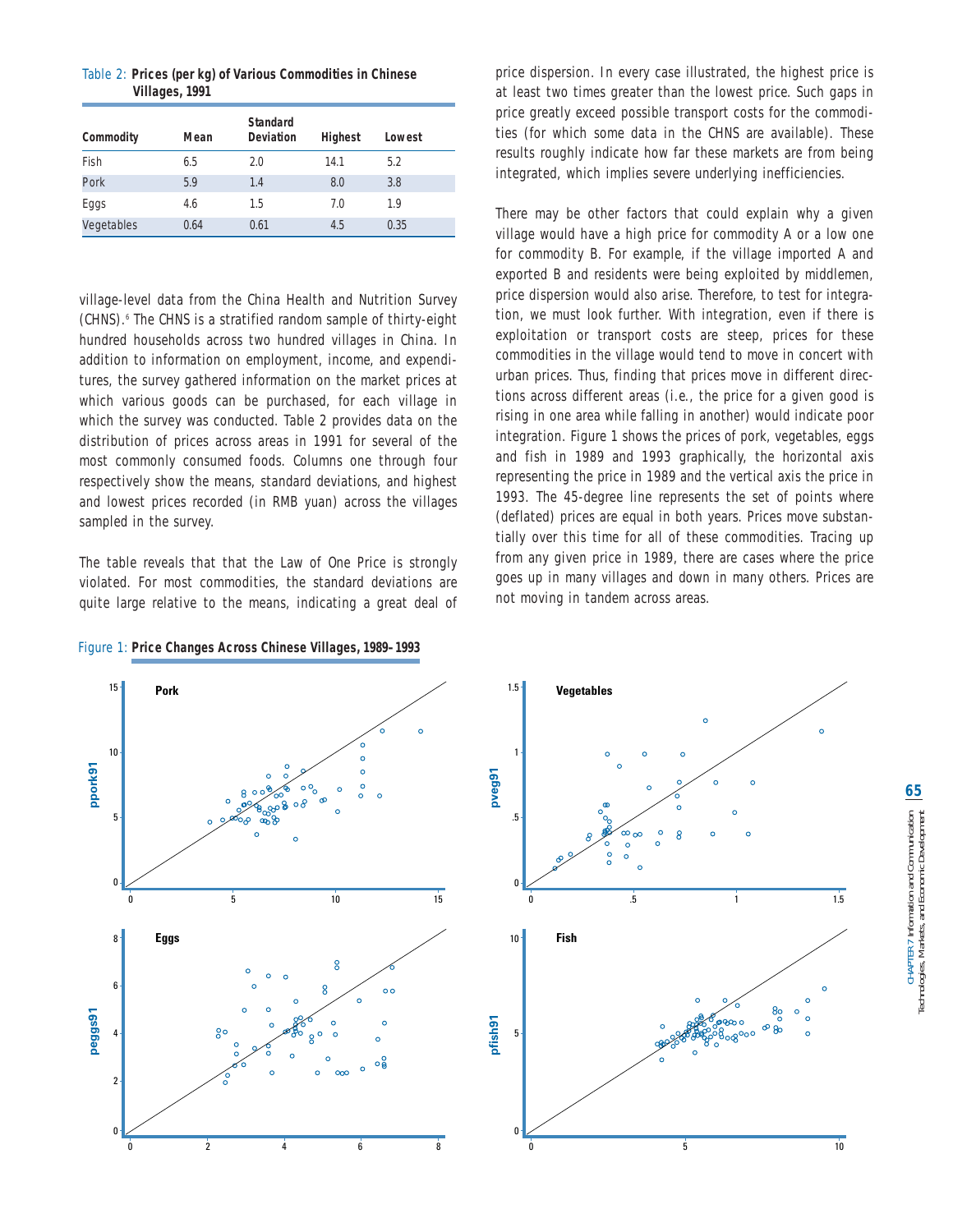|            | WITH TELEPHONE |                  |                |        | WITHOUT TELEPHONE |                  |                |        |
|------------|----------------|------------------|----------------|--------|-------------------|------------------|----------------|--------|
|            |                | <b>Standard</b>  |                |        |                   | <b>Standard</b>  |                |        |
| Commodity  | Mean           | <b>Deviation</b> | <b>Highest</b> | Lowest | Mean              | <b>Deviation</b> | <b>Highest</b> | Lowest |
| Fish       | 6.2            | 1.8              | 9.0            | 6.2    | 6.8               | 2.0              | 14.1           | 5.2    |
| Pork       | 5.8            | 0.71             | 7.0            | 4.6    | 6.0               | 2.1              | 8.0            | 3.8    |
| Eggs       | 4.3            | 1.2              | 7.0            | 1.9    | 4.8               | 1.6              | 7.0            | 1.9    |
| Vegetables | 0.64           | 0.50             | 4.5            | 0.39   | 0.64              | 0.67             | 4.0            | 0.35   |

Our guiding premise suggests that price dispersion will be diminished by the presence of communications infrastructure. Greater information flows should reduce the variation in prices; as markets become more integrated, trade should push toward price equalization. Telephones offer a very basic means to communicate prices. Table 3 provides the same information as Table 2, but is disaggregated by whether the village has a telephone.

Several striking features are apparent in this table. For three of the commodities, the mean price is lower in villages with telephones. In villages lacking telephones, as the "information promotes market integration" theory would predict, the standard deviation is much higher for all the goods. So, too, is the spread between the highest and lowest prices. The greater price dispersion can be seen more clearly in Figure 2, which shows

Has phone

2 4 6 8

No phone

estimates of the densities of the prices of pork, vegetables, eggs, and fish.

Of course, there may be other differences between villages with and without telephones that may also influence prices and market performance. For example, villages with telephones may be closer to cities and have better access to roads or lower transportation costs. The CHNS data provide information on such factors, which do in fact differ slightly across villages. However, even after statistically controlling for these various differences, we still conclude that the means and standard deviations are lower in the villages with telephones. Further, since the CHNS visited the same villages in several rounds over the course of eight years, we can examine the *change* in prices, and change in price variance, for villages that added telephones

#### Figure 2: **Densities of Prices**

.25



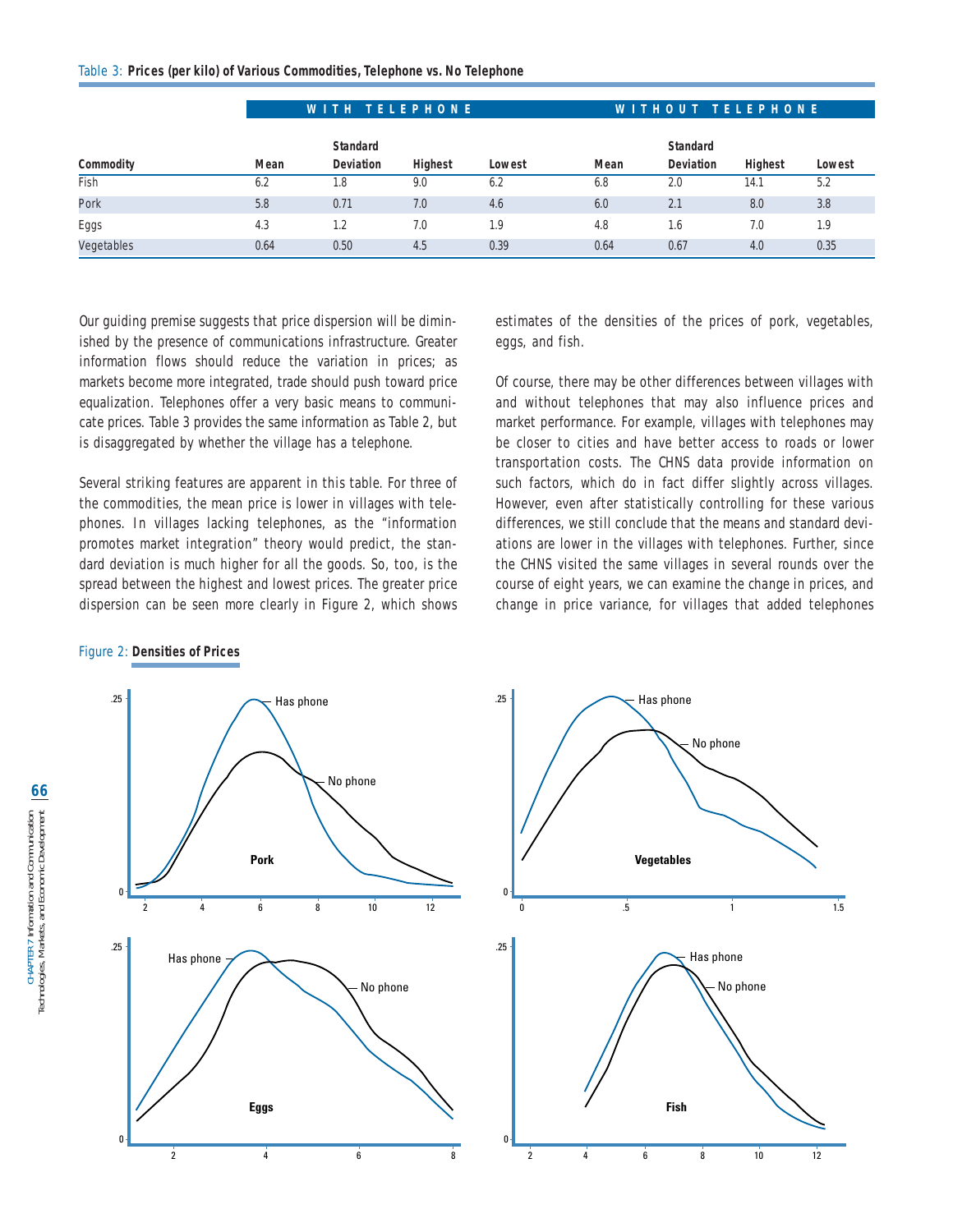during the course of the survey. This will allow us to control for any fixed differences across villages, as well as changes in other factors that may affect prices. Making use of this strategy, the results yield similar conclusions; villages that add even the most basic communications technology, the telephone, experience declines in the purchase price of various commodities and lower future price variability.

# **The Importance to the Poor of Information and Markets**

We have detailed the benefits of market coordination, the role of information in enabling market coordination, and the widespread lack of such coordination in developing countries. We have also hinted at, and will provide evidence in the next section, on the ways ICTs can foster market integration. We now describe how such information and integration can help the poor by promoting the alleviation of poverty and fostering economic growth. The vast majority of the poor in rural areas of low-income countries are either farmers or surplus laborers. Each group depends heavily on markets, and thus can be assisted through better functioning markets, as outlined below.

#### Productive efficiency

The farmers' primary interest is to maximize the profits they earn from their farms. To achieve this goal, farmers need price information for four important purposes. First, relative prices allow the farmer to make decisions on the mixture of crops to produce. Even if conditions restrict him to one crop, its price tells him how much to produce. Second, prices enable him to produce in a more efficient manner. He is able to purchase inputs (e.g., fertilizer, irrigation equipment) when and where they are cheapest. Prices may also alert him to the existence of inputs that would profitably boost his production. Third, price information allows him to know where to sell his output and the appropriate price to accept. For example, while prices often differ across villages, the farmer typically knows only the local price. So even if, say, the urban price is higher, he doesn't know to send his output to the city. Nor does he realize that it is profitable to produce more of that output (and perhaps less of another). He misses opportunities to earn more income, and urban consumers face excess prices. By not being able to pursue the highest price, farmers are not sending their output to where they are valued most, and lowering the price there for consumers. The same principle applies if there are multiple cities, and the farmer does not know which one will offer the highest price. He could search for the best prices for his crop or for his inputs, but each price-seeking foray could take considerable time. In response to high search costs, farmers may just choose the same market year after year, which would imply that prices across markets could be highly variable, as we have seen they are.

Another possibility is that middlemen or dealers will enter the picture. As Geertz (1978:30) pointed out, one of the most common responses to high search costs due to poor information is "clientelization," to establish long-term trading relationships. Although trust may develop over multiple transactions, the paucity of information continues to handicap the farmer since he cannot independently assess the integrity of the dealer, or the reasonableness of the prices he offers, by comparing purchase prices across many markets and many dealers. The fourth purpose of price information for farmers is to prevent their exploitation by middlemen, a matter we take up below.

#### Production given price uncertainty

We are not suggesting that price information never arrives at the isolated village, just that it arrives when it may no longer be accurate or relevant. Consider a farmer in an uncertain world; he knows prices on average, but not the actual price at the time he must make production decisions. Even if he produces only a single crop and ultimately gets the market price, he will produce the wrong amount. The curve labeled *S* (Figure 3) is a supply curve, telling how much the farmer can produce at any price. The curve slopes upward because beyond some minimum, each extra unit of output costs more in terms of hired labor, fertilizer, better seeds, and so on. The farmer knows that the likelihood that the price is high is 50 percent, and that it is 50 percent likely to be low. If he does not know the price, the best he can do is assume the average (medium) price. He will produce amount  $Q_M$ . (The subscripts H, M and L refer to high, medium, and low.) If he knew the prices, he would produce  $Q_H$  if they were high and  $Q_I$  if they were low. As opposed to producing  $Q_{M}$ , he would earn more than he was before—the amount indicated by area A—if the price was high,



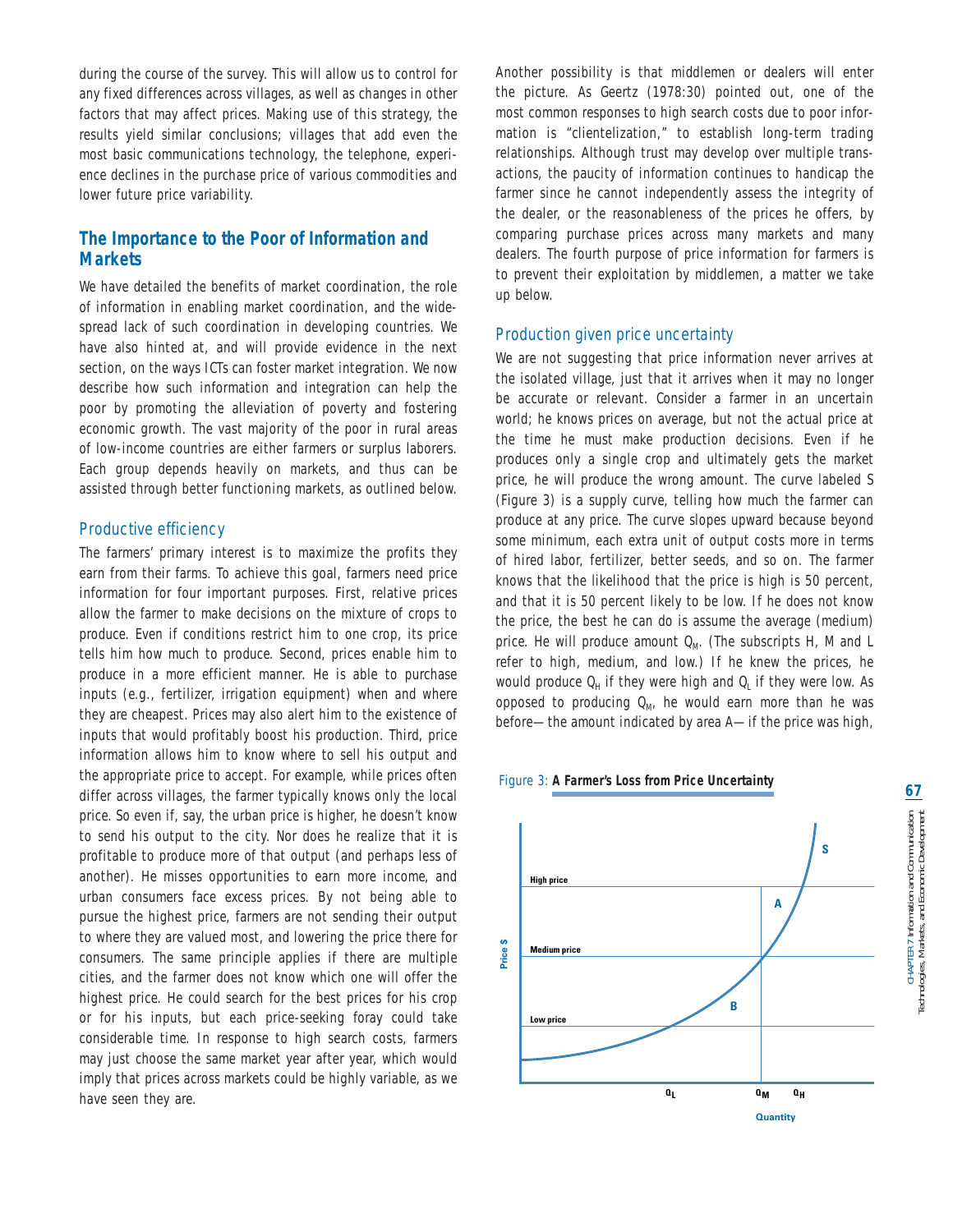and would avoid losing area B if the price was low (when he incurs production costs above the price). On average, the farmer would be (A+B)/2 ahead if he knew prices before making production decisions.<sup>7</sup> To be fair, even farmers in the information-suffused environments of developed nations do not know ultimate sale prices before they produce, but price projections and futures markets usually give them a reasonable idea. Further, the absence of futures markets is in itself an indication of the weak flow of information in developing countries, and the potential benefit better information flows could bring.

#### Laborers and markets

Landless laborers, who together with farmers comprise the overwhelming majority of the population of poor rural areas, are hurt in a somewhat different fashion when price information and effective markets are not available. Their productivity suffers, since they often stand around waiting for work. In rural villages, and in neighboring urban areas with informal sectors that draw workers from villages, most employers' labor needs are unpredictable and vary greatly from day to day. Hence, permanent employment relationships are rare. For example, Breman (1996) studies the informal economy in a region of India. He reports that about half the workforce is employed under daily contracts, with little vertical mobility into semipermanent and permanent jobs.

Given this reliance of landless laborers on day-to-day job opportunities, lack of information can severely constrain income opportunities. Often, hours are wasted searching for brief employment opportunities, or worse, workers in one village may stand idle while employers in nearby villages or slightly further removed urban areas are unable to find enough workers. Better coordination would mean that there would be many fewer idle workers and wasted opportunities.

#### Middlemen: too many, or too few?

Middlemen often act as intermediaries between agents (e.g., between farmers and consumers, or even between laborers and employers in a distant locale). Middlemen may travel from cities to villages to purchase crops and sell inputs, or they may just have an outpost in a town market. Anecdote and speculation around the ways ICTs can help the poor has frequently involved discussions of the role of middlemen. The common perception is that middlemen gouge both buyers and sellers and that ICTs can therefore help farmers, either by improving their bargaining position or by enabling direct sales, remove the middlemen.<sup>8</sup>

However, the presence of middlemen is not necessarily a symbol of an information-starved market. Even in advanced economies, middlemen, wholesalers, and retailers play a major role by performing many valuable tasks of intermediation (e.g., sorting for and attesting to quality, storing and transporting goods, organizing sales, assuming or pooling risk, or supplying credit

(Li 1998; Van Raalte and Webers 1998; Biglaiser 1993; Stigler 1961). It would be highly inefficient for rural farmers to assume all of these tasks; rather, they should focus on what they do best, namely produce agricultural commodities. Theoretical work confirms that under most circumstances, the optimal amount of intermediation is positive (e.g., Biglaiser 1993). For example, in a model with endogenous middlemen (who invest in quality-verifying technology), even though the middlemen are not engaged directly in production, when "people do not execute trades because they cannot recognize the true quality to goods, expert middlemen can improve welfare." (Li 1998)

The big difference between middlemen for an isolated farmer in the developing world and, say, producers in Europe, is that the European middlemen face competition that assures that they get an appropriate (but not excessive) price for their services. In information-isolated settings, the problem with middlemen is often not that there are too many of them, but too few. Middlemen can only price gouge if they have few or no competitors. If a farmer has many traders or middlemen available, no one can exploit him by paying inadequate prices for his crops or charging too much for farm inputs or consumption goods. If one middleman refuses to pay a reasonable price, a farmer can follow the strategy of the European producer and refuse to sell to him, instead marketing to another middleman who pays a better price. Similarly, if a middleman demands too much for inputs sold to farmers, another middleman can lure away his customers by offering more favorable prices. Competition among middlemen constrains their ability to exploit information asymmetry in order to reap excessive profits. Middlemen often have a monopoly because of welldeveloped relationships or the high costs of search and information. If information were available through ICTs, however, even if it were merely the identity of farmers and middlemen, it would be easier for others to enter the market as traders or middlemen and thus increase competition.

Many studies find that competition among middlemen constrains the exploitation of customers. For example, Hayami et al. (1999) report data from a survey indicating that rice marketing in the Philippines (at least in the area studied) is highly competitive, preventing middlemen from exploiting peasants and consumers through monopoly/monopsony pricing. The authors estimate that 50 to 70 percent of the consumer price goes to farmers, with the remaining 30 to 50 percent marketing margin split among collectors/middlemen (about 5 percent), rice mills (15 percent), and retailers (10 percent). In other countries, such as the former Zaire, producers receive only 35 to 41 percent of the wholesale price of several main commodities, although transportation costs account for most of the balance of the price (Minten and Kyle 1999). Middlemen operating in areas of the Brazilian Amazon rainforest receive 40 to 50 percent of the final prices of fruit and vegetables (Roberts 1995). Some socialist countries such as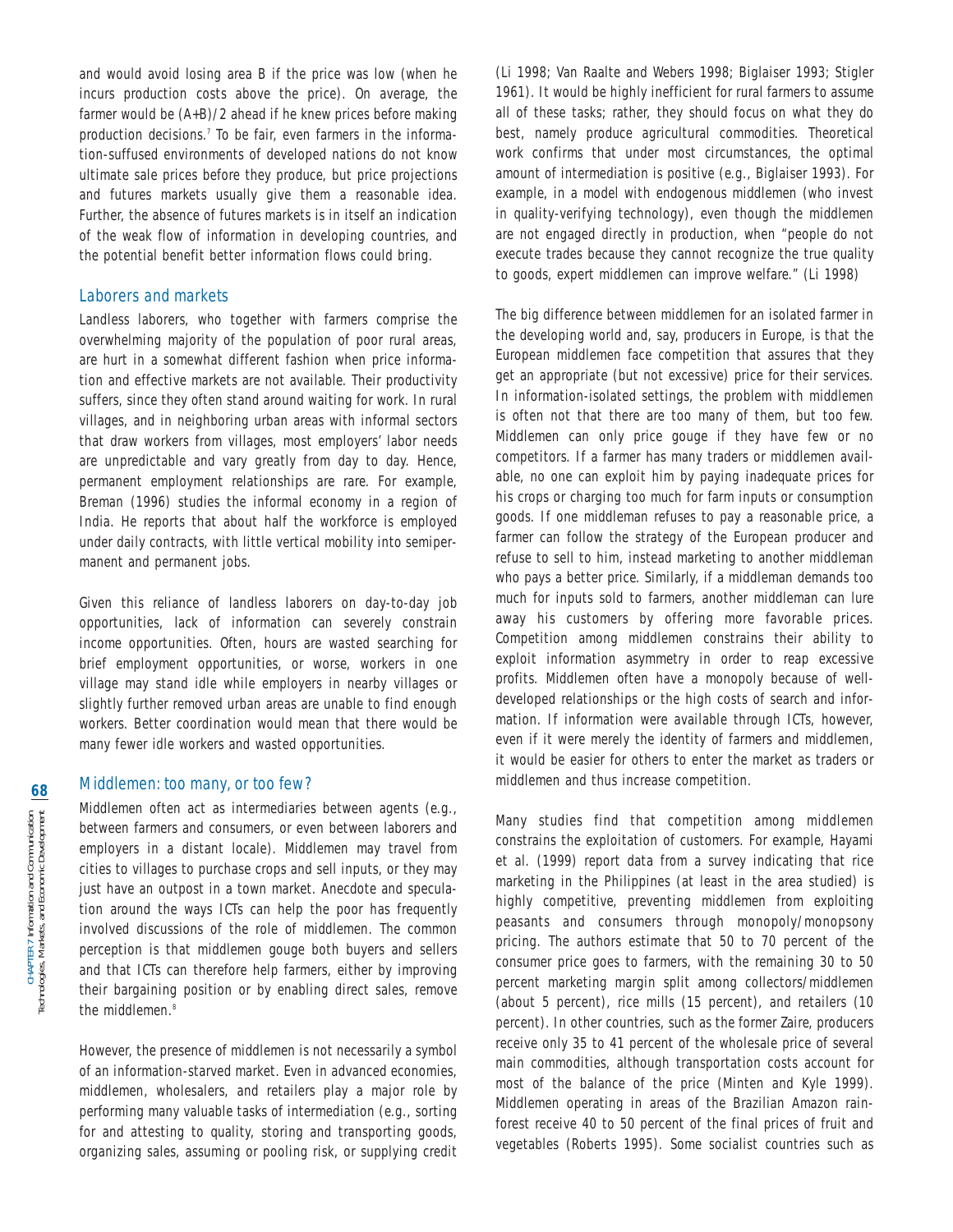Maoist China illustrate the impact of a monopoly middleman, the government. By imposing a "price scissors" on farmers paying a lower-than-market price for agricultural output and charging a higher-than-market price for nonagricultural goods—the Chinese government raised implicit tax revenues. Imai (2000) estimates the real income loss for farmers to have been equivalent to a 16.7 percent labor income tax during the 1964 to 1978 period.9

## Information and productivity

Making information available, including information other than price, can enhance production in isolated villages in other ways. At the most basic level, the ability to monitor weather expectations could enable farmers to plant and harvest at appropriate times. It may also allow important information flow in the opposite direction. For example, a greater flow of information could allow farmers to gain trust and build reputations, which could enhance the functioning of credit markets. Information flows and monitoring by creditors could help farmers receive access to loans and other financial resources, which in turn could enable them to implement new production technologies.

Over the long run, one of the significant gains from information may come through the transformation of production processes. New technologies diffuse slowly in developing nations, often passing from producer to producer by word of mouth. Effective markets change this pattern, and create a world where information flows in all directions. For example, sellers of inputs, attentive to the possibility of new sales, learn about farmers' practices. They then purvey products, and sometimes call for new products, that boost agricultural productivity. At the same time, farmers scan the market to learn about potentially more profitable crops or new farming techniques. Thus, better information flows could promote technological adoption and innovation.

Overall, then, it is possible that basic information and communication technologies could provide a higher path of income growth, not just a one-time income gain. This optimistic prediction has empirical support. Research shows that productivity flows from the development of marketplace infrastructure and integration. Studying developing countries, Antle (1983) shows that poor transportation and communication infrastructure constrains agricultural productivity. When markets function well, trade is abundant, and farmers reap the rewards of specialization (e.g., producing a profitable cash crop rather than growing the main crop and others for their own subsistence). Additional gains from specialization include developing product-particular skills and knowledge, purchasing inputs in bulk, or reaching economies of scale. A whole region or economy benefits when improved information flow leads to more integrated markets that widely disseminate new techniques, fertilizers, and other inputs to agricultural production.

# **Evidence on the Transformative Role of Information Technology**

We have argued that integrated markets can significantly help the rural poor of developing nations, and that ICTs, even basic communications technologies, can play a major role in creating such markets. Moreover, we have posited that ICTs have the potential not just to provide a one-time lift to income in poor regions, but to accelerate the entire growth process by generally making it easier for isolated producers to improve their practices In effect, ICTs speed innovation. What can we learn from the historical record?

Evidence on the impact of ICTs on economic growth mostly comes from study of high-income countries. Early studies, such as Hardy's (1980) examination of the role of the telephone in economic development, although pioneering and suggestive, are nevertheless plagued by problems of reverse causality. In other words, does a positive correlation between improved ICTs and economic growth reveal that (1) ICTs bolster growth, or that (2) growth nourishes improved ICTs, or does it suggest both? Several researchers have attempted to disentangle these effects (e.g., Greenstein and Spiller 1996; Norton 1992). In a careful recent study, Röller and Waverman (2001) analyze twenty-one OECD countries over twenty years, finding evidence of a significant positive causal link between telecommunications infrastructure and economic growth.

Evidence on how advances in and the spread of ICTs spurred economic development in nineteenth century America is perhaps more germane to the world's poor today. Garbade and Silber (1978) find strong statistical support for the hypothesis that two innovations in communications technology—the telegraph (1840s) and trans-Atlantic cable (1866)—led to significant and rapid narrowing of intermarket price differentials. Du Boff (1980) chronicles the growth of the telegraph in the United States from the mid-1840s to 1860. In 1840, 63 percent of the American labor force worked on farms and only 9 percent in manufacturing, much like many developing countries today. After initial skepticism regarding the new communications technology, the telegraph industry grew dramatically as the railroads, the press, and other businesses and consumers began to capitalize on the advantages of instantaneous communication. Consistent with our argument on the high value on market integration through the flow of price signals, Du Boff reports that among the earliest and highest volume telegraph dispatches were communications of market prices in different areas to press outlets for wider dissemination. For example, a Pittsburgh newspaper in January 1848 announced "the lightning brought us quite a budget of news last night," listing the "going prices for cotton, flour, breadstuffs, wheat, rye, pork, southern oats; money market conditions in England; and railroad service connections for freight shipments"; "other newspapers in 'Telegraph Dispatches' showed the same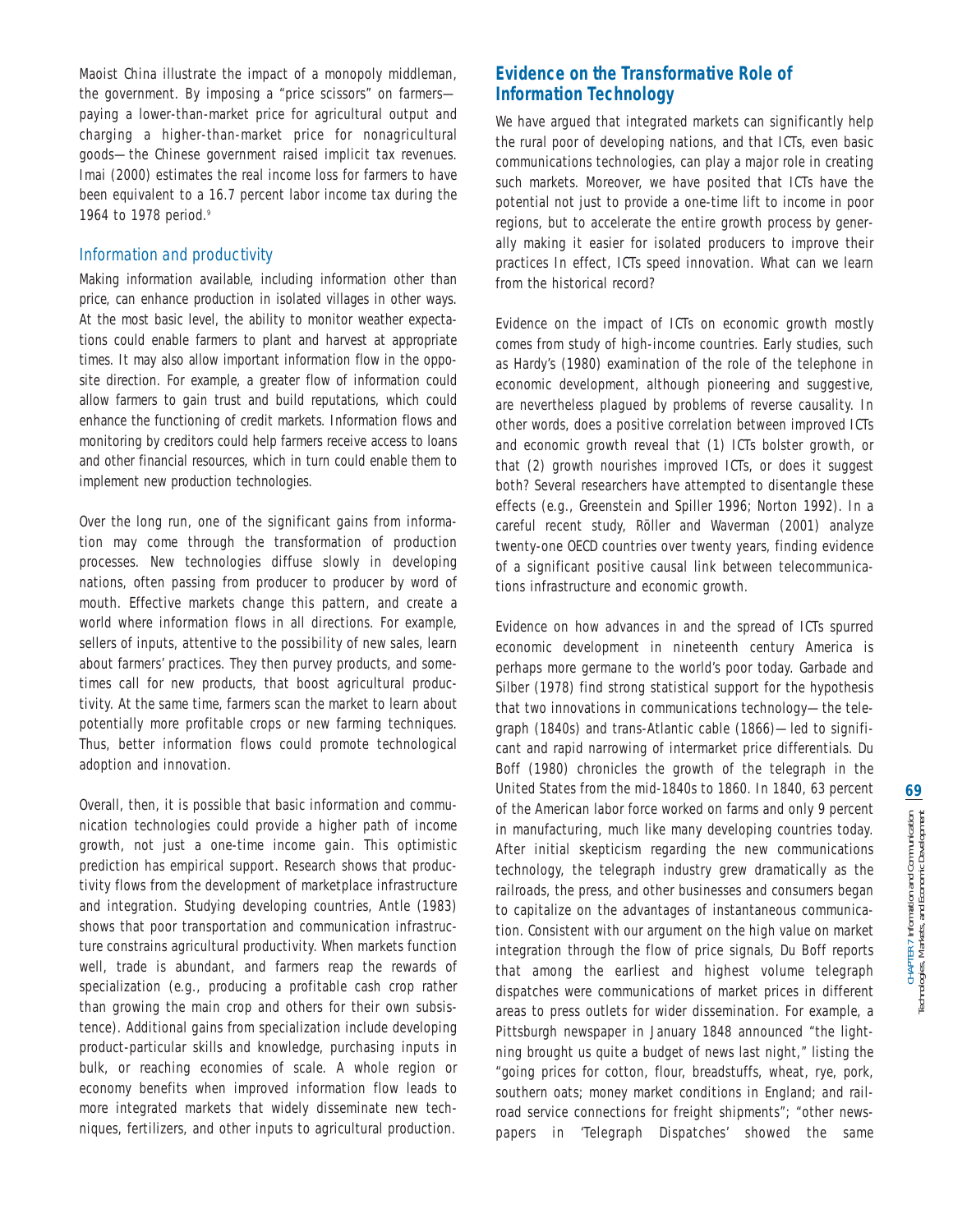|                         |      | NO TELEPHONE 1991<br>NO TELEPHONE 1993 |          |      | NO TELEPHONE 1991<br>TELEPHONE 1993 |          |  |
|-------------------------|------|----------------------------------------|----------|------|-------------------------------------|----------|--|
|                         | 1991 | 1993                                   | % Change | 1991 | 1993                                | % Change |  |
| Income from wages       | 326  | 342                                    | .05      | 366  | 394                                 | .08      |  |
| Income from agriculture | 1035 | 990                                    | $-.04$   | 929  | 1091                                | .17      |  |
| Income from business    | 332  | 351                                    | .05      | 355  | 412                                 | .16      |  |
| <b>TOTAL</b>            | 1693 | 1683                                   | $-.01$   | 1650 | 1897                                | .15      |  |

Note: All values deflated to 1991Rmb.

predominance of financial and commercial items."10 Moreover, better communications propelled efficient production and reduced myriad transactions costs. The advent of the telegraph and the associated growth in networks of exchanges, "ensured the price differentials among markets would tend to narrow to the costs of transportation and transactions between places. These differential costs too were slashed through use of the telegraph. After the Civil War, impediments to direct transactions between producers and final consumers were removed as retailers, farmers, and manufacturers discovered that they could now bypass the complex of intermediaries and save on commissions paid to wholesalers….Steadier and more dependable prices and faster communication with suppliers also reduced both 'search' costs and the need to carry heavy inventories with attendant financing costs." (Du Boff 1980:477)

Thus, ICTs did not merely improve prices for producers; they changed the whole nature of economic transactions. If anything, the potential for developing countries to utilize ICTs today is greater than it was for the U.S. then, since today's developing nations can draw on the models and technologies of more developed nations, and can sell outputs to those wealthier entities.

Will that potential be realized? Unfortunately, evidence on how ICTs affect development in poor nations is quite limited. Disentangling the impact of ICTs from those of other changes can be difficult, requiring good data (which are scarce) and careful attention to issues such as reverse causality. Torero (2000), concerned with poverty in Peru, finds that "access to a telephone is important in explaining why low income households do not drop into poverty, but it is not significant in explaining the transition between poor and nonpoor status." Peruvian households that acquired a telephone between 1994 and 1997 also increased their incomes and their access to financial savings and credit, although causality here is not clear.

The Grameen Phone Village Pay Phone project in Bangladesh provides intriguing evidence on how ICTs provide benefits. This project leases cellular mobile telephones to low-income women, who essentially provide a village pay phone. According to one study (Bayes et al. 1999), close to half of all telephone calls involved economic purposes such as discussing market prices of commodities, employment opportunities, land transactions, remittances, and other business items. Bayes et al. also noted that, moreover, "the average prices of agricultural commodities (especially [rice] paddy and eggs) were higher in target villages (with phones) than in control villages (without phones)." Vegetable growers said that access to telephones helped them to make more appropriate production decisions, and users of agricultural inputs benefited from a smoother and more reliable supply. Better information also improved some sellers' perception of their bargaining position vis-à-vis middlemen. Finally, village telephones facilitated job searches, access to emergency medical care and the ability to deal with natural disasters, lowered mortality rates for livestock thanks to more timely advice from extension workers, and improved rates in foreign-exchange transactions.

Additional evidence on the effects of basic communications technologies can be obtained from an analysis of the CHNS data for China. During the period of market-oriented economic reforms covered by the survey, telephone service was expanded throughout rural areas in China. In 1991, approximately 40 percent of rural villages in the survey had telephones. By 1993, however, that fraction had increased to more than 60 percent. The household survey gathered information on a variety of economic activities, including agriculture (output and sales prices), wage labor (i.e., wage or salary received, and time worked in hours per day, days per month, months per year), and household businesses/enterprises. The hypotheses developed above predict that as information flows better and markets become more integrated, farmers or enterprise owners might, for example, receive more for their output or sell more output, and hours worked may increase due to better coordination of labor. We followed households over time to see what happened to incomes when villages add telephones. Villages that did not get telephones are the comparison group. Table 4 provides data on income for households from various sources.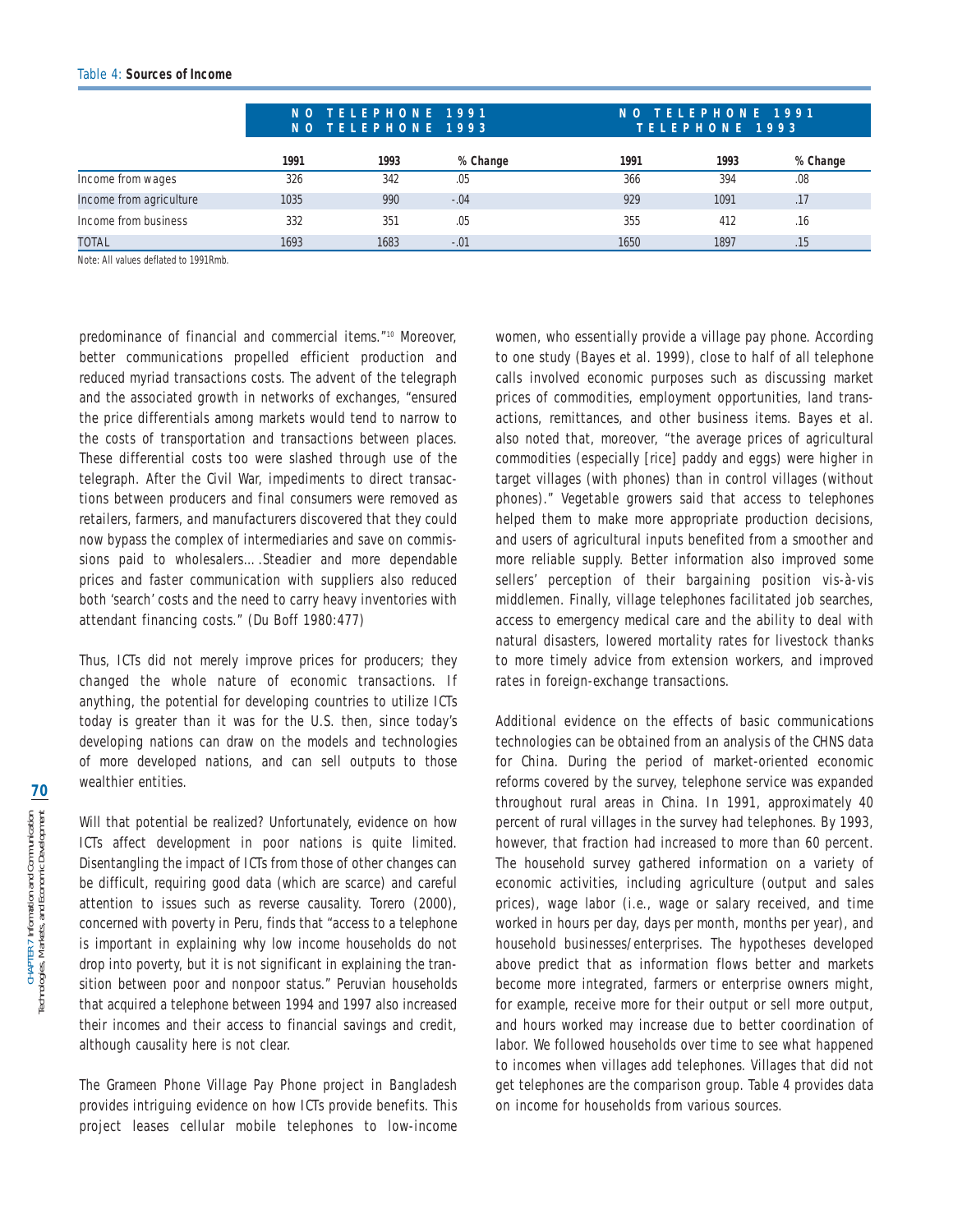In the initial period, households in the villages that received telephones between 1991 and 1993 had slightly higher incomes from wages and businesses and lower incomes from agriculture, than villages that were still without telephones in 1993. Overall, however, households living in villages that received telephones in 1993 had incomes that were slightly lower in 1991 (about 2 percent). But between 1991 and 1993, there were dramatic changes in income for households in villages where telephones were added. In particular, overall average household income grew 15 percent, with the largest increases in agricultural and business income. By contrast, households living in villages that did not add telephones experienced slightly lower incomes in 1993 compared with 1991. This pattern is consistent with the predictions regarding information and markets discussed earlier. As with the analysis of prices above, there is concern that villages that received telephones may be different in other ways that affect household income. However, statistical analysis that controls for differences (or changes) in numerous other factors, such as access to roads and transportation services, distance to nearest city, and a variety of other factors, yields similar conclusions (results available from the authors). We also make use of the longer series of data, and find that there was no differential trend in income between 1989 and 1991 for villages that would receive telephones in 1993, compared to those that would not receive them. Finally, we make use of a statistical technique that exploits the fact that telephones were in part "pseudorandomly" assigned across villages in these years, so we can eliminate concerns about reverse causality or differences between villages that received telephones and those that did not.<sup>11</sup>

# **Conclusion**

The theory of information and market signals and the available evidence on the relationship between market integration and economic development suggest that greater access to ICTs, starting with basic communications infrastructure, could significantly improve the living standards of the world's rural poor by enhancing the functioning of relevant markets. The only sustainable way to end deprivation is to enhance earning possibilities. Appropriately designed ICT interventions can help do exactly this, using the invisible hand of the market as a helping hand to the world's poor. But it is important to emphasize that the greatest value of ICTs derives from the *I* and the *C*: Information and Communication. The kernel of our argument is presented in Figure 4, which shows how ICTs can create a "Digital Provide" that boosts incomes and ultimately leads to economic growth. ICTs have the ability to disseminate information to isolated, information-deprived locales. Those receiving this information (predominantly farmers and laborers), as both producers and consumers, will be, for the first time, able to participate in effective markets. The immediate consequence should be income gains for participants, and the ability to better spend their incomes. Over the long term,

Figure 4: **The Digital Provide**



enhanced access to information should enable producers to significantly improve their practices. Such improvement lays the path to economic growth.

Of course, there are other barriers to market functioning, such as transportation infrastructure, and at times counterproductive government interventions (e.g., price controls and granting of monopolies). But, by emphasizing the importance of markets for helping the poor, market-oriented ICT interventions and applications help identify the costs of these barriers.

Our analysis has largely made use of references and examples using the telephone. More advanced technologies, such as Internet-enabled kiosks, could provide even greater benefits. For markets, a single mouse click could instantaneously and simultaneously reveal market prices in numerous locations, removing the need for contacting each directly, as with a telephone. Further, technologies such as Internet kiosks could provide numerous additional benefits. While our argument has been to show the role of markets for improving living standards, the poor need more than just markets. Health and education, for example, are important priorities. But it need not be not an "either-or" proposition, because ICTs can provide in these areas as well. For instance, many public health problems can be prevented or treated through information dissemination (e.g., through remote diagnostics), often at lower cost than treating the problem afterwards. There are equally valuable potential applications for education, including distance access to libraries, textbooks, and instruction. ICTs are the gift that keep on giving; once in place, they can be used to transmit information for a variety of uses, at little additional cost.

Recent advances have dramatically lowered the costs of providing access to a range of information technologies. These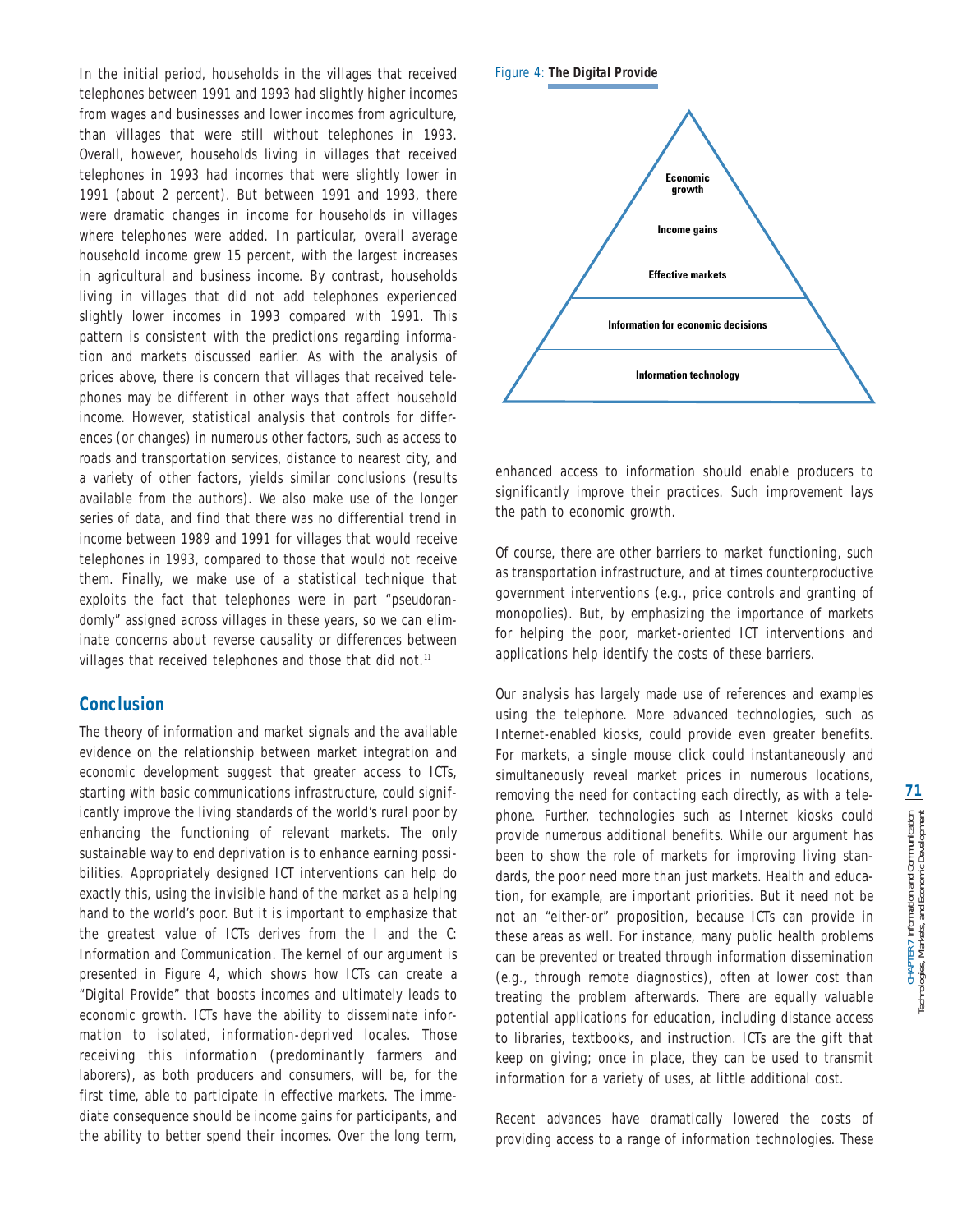advances, plus the perceived benefits they have brought to the developed world (though still difficult to quantify, and subject to debate), have fueled optimism for the potential of ICT to help the world's poorest. The goal of this paper was to provide a theoretical argument for such optimism, as well as provide what empirical evidence can be mustered. Policymakers in developing countries face the daunting challenge of deciding how to allocate often extremely limited resources among many important alternative priorities. When selecting which set of projects will yield the greatest benefit for citizens, decision makers need information about the relative cost effectiveness of various proposed projects. Will better transportation infrastructure yield greater development outcomes than better access to telecommunications, or is a basic level of both necessary for significant progress? Unfortunately, not enough careful analysis of ICTs in developing countries has yet been done to answer these pressing policy questions. While there have been numerous studies of the benefits and cost effectiveness of other infrastructure investment projects, such as road building or dam construction, similar studies on ICTs are only now just beginning.<sup>12</sup> What is clear, however, is that the potential for ICTs to alleviate poverty and promote economic growth in developing countries justifies greater attention and systematic analysis.

## **References**

Antle, J.M. "Infrastructure and Aggregate Agricultural Productivity: International Evidence." *Economic Development and Cultural Change* (1983):609–619.

Badiane, Ousmane, and Gerald E. Shively. "Spatial Integration, Transport Costs, and the Response on Local Prices to Policy Changes in Ghana." *Journal of Development Economics* 56 (1998):411–431.

Bauer, P.T. *West African Trade: A Study of Competition, Oligopoly, and Monopoly in a Changing Economy*. Cambridge, UK: Cambridge University Press, 1964.

Bayes, Abdul, Joachim von Braun, and Rasheda Akhter. "Village Pay Phones and Poverty Reduction: Insights from a Grameen Bank Initiative in Bangladesh." Center for Development Research (ZEF), Universität Bonn, Discussion Papers on Development Policy No.8, June 1999.

Bedi, Arjun S. "The Role of Information and Communication Technologies in Economic Development: A Partial Survey." Center for Development Research, Universität Bonn, Discussion Papers on Development Policy No.7, May 1999.

Biglaiser, Gary. "Middlemen as Experts." *RAND Journal of Economics* 24 (1993):212–223.

Breman, Jan. *Footloose Labour: Working in India's Informal Economy*. Contemporary South Asia. Vol. 2. Cambridge, UK: Cambridge University Press, 1996.

Delgado, Christopher L. "A Variance Components Approach to Food Grain Market Integration in Northern Nigeria." *American Journal of Agricultural Economics* 68 (November 1986):970–979.

Du Boff, Richard B. "Business Demand and the Development of the Telegraph in the United States, 1844–1860." *Business History Review* 54 (1980):459–479.

Easterly, W., and M. Sawadeh. "Global Development Network Growth Database." World Bank, last updated in June 2001. <http://www. worldbank.org/research/growth/GNPdata.htm> (17 November 2001).

Engel, Charles, and John H. Rogers. "How Wide is the Border?" *American Economic Review* 86, 5 (1996):1112–1125.

Fafchamps, Marcel, and Sarah Gavian. "The Determinants of Livestock Prices in Niger." *Journal of African Economies* 6 (July 1997):255–295.

Garbade, Kenneth D., and William L. Silber. "Technology, Communication and the Performance of Financial Markets: 1840–1975." *Journal of Finance* 33, 3 (1978):819–831.

Geertz, Clifford. "The Bazaar Economy: Information and Search in Peasant Marketing." *American Economic Review* 68, 2 (1978):28–32.

Greenstein, Shane, and Pablo T. Spiller. "Estimating the Welfare Effects of Digital Infrastructure." National Bureau of Economic Research Working Paper No. 5770, Cambridge, Mass., September 1996.

Hardy, Andrew. "The Role of the Telephone in Economic Development." *Telecommunications Policy* 4, 4 (1980):278–286.

Hayami, Y., and T. Kwagoe. *The Agrarian Origins of Commerce and Industry: A Study of Peasant Marketing in Indonesia*. New York: St. Martin's Press, 1993.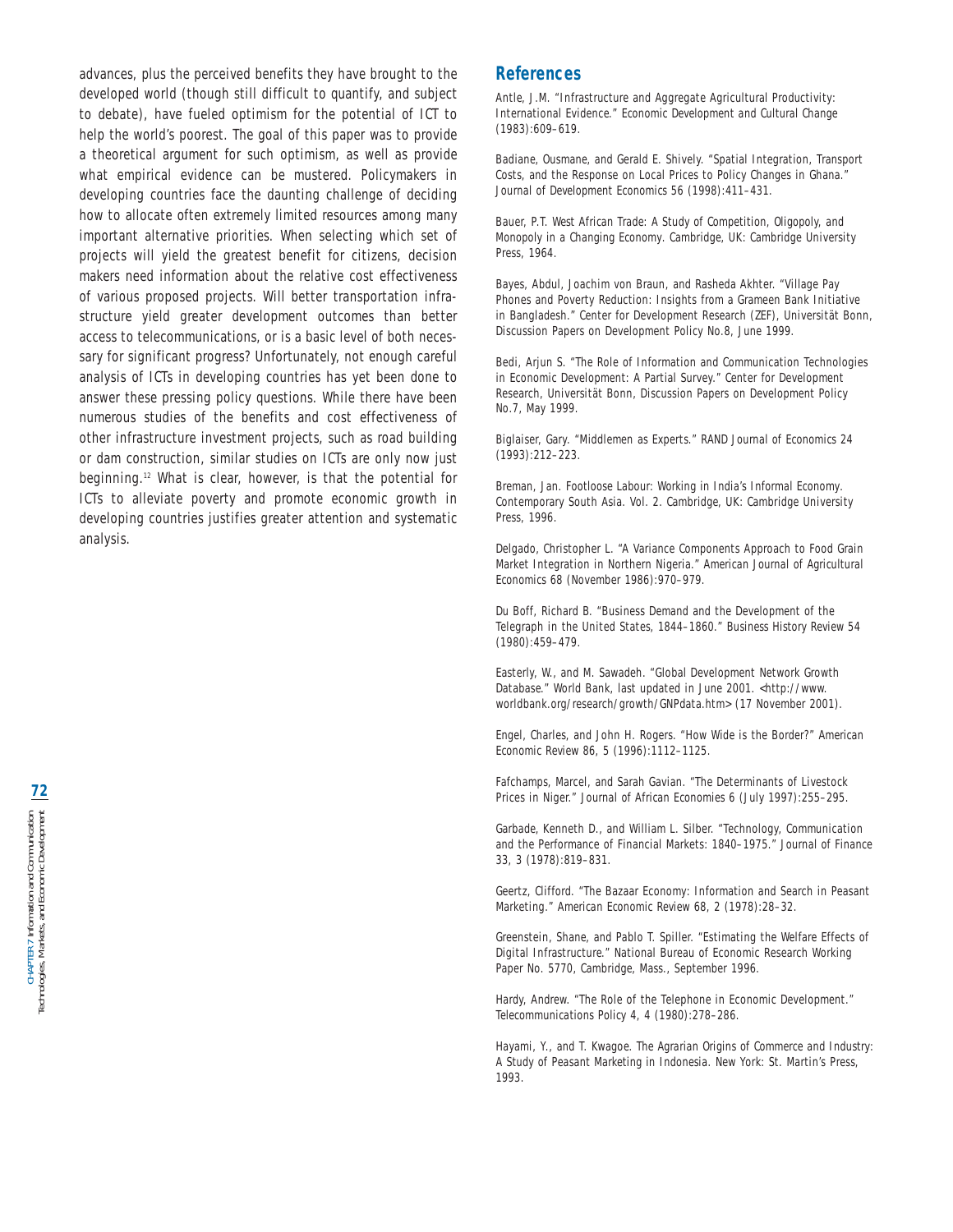Hayami, Y., M. Kikuchi, and E.B. Marciano. "Middlemen and Peasants in Rice Marketing in the Philippines." *Agricultural Economics* 20 (1999):79–93.

Heytens, Paul J. "Testing Market Integration." *Food Research Institute Studies* 20, 1 (1986): 25–41.

Hirsch, L. *Marketing in an Underdeveloped Economy: The North Indian Sugar Industry*. Englewood Cliffs, NJ: Prentice Hall, 1961.

Imai, Hiroyuki. "The Labor Income Tax Equivalence of Price Scissors in Prereform China." *Journal of Comparative Economics* 28 (2000):524–544.

International Labor Organization. *World Employment Report 2001: Life at Work in the Information Economy*. Geneva: ILO, 2001.

International Telecommunications Union. *World Telecommunication Indicators Database*. 5th ed. Geneva. Last updated in October 2001.

Isard, Peter. "How Far Can We Push the Law of One Price?" *American Economic Review* 67, 5 (1977):942–948.

Leff, Nathaniel H. "Externalities, Information Costs, and Social Cost-Benefit Analysis for Economic Development: An Example from Telecommunications." *Economic Development and Cultural Change* 32, 2 (1984):255–276.

Li, Yiting. "Middlemen and Private Information." *Journal of Monetary Economics* 42, 1 (1998):131–159.

Meyer, Donald J., John B. Van Huyck, Raymond C. Battalio, and Thomas R. Saving. "History's Role in Coordinating Decentralized Allocation Decisions." *Journal of Political Economy* 100, 2 (1992):292–316.

Minten, Bart, and Steven Kyle. "The Effect of Distance and Road Quality on Food Collection, Marketing Margins, and Traders' Wages: Evidence from the Former Zaire." *Journal of Development Economics* 60 (1999):467–495.

Norton, Seth W. "Transaction Costs, Telecommunications, and Microeconomics of Macroeconomic Growth." *Economic Development and Cultural Change* 41, 1 (1992):175–196.

Palaskas, T. B., Barbara Harriss–White, and Trevor Crowe. "The Evolution of Local Market Commodity Price Behaviour in South India, 1972–92." *Journal of International Development* 9, 1 (Jan.-Feb. 1997):101–115.

Ravallion, Martin. "Testing Market Integration." *American Journal of Agricultural Economics* 68, 1 (February 1986):102–109.

Richardson, Don, Ricardo Ramirez, and Moinul Haq. "Grameen Telecom's Village Phone Programme in Rural Bangladesh: A Multi–Media Case Study." Final Report of the TeleCommons Development Group, 17 March 2000.

Roberts, J. Timmons. "Trickling Down and Scrambling Up: The Informal Sector, Food Provisioning and Local Benefits of the Carajás Mining 'Growth Pole' in the Brazilian Amazon." *World Development* 23, 3 (1995):385–400.

Röller, Lars–Hendrik, and Leonard Waverman. "Telecommunications Infrastructure and Economic Development: A Simultaneous Approach." *American Economic Review* 91, 4 (2001):909–923.

Rubinstein, Ariel, and Asher Wolinsky. "Middlemen." *Quarterly Journal of Economics* 102 (1987):581–593.

Ruttan, V.W. "Agricultural Product and Factor Markets in Southeast Asia." *Economic Development and Cultural Change* 17 (1969):501–519.

Scott, G.J. *Markets, Myths and Middlemen: A Study of Potato Marketing in Central Peru*. Lima, Peru: International Potato Center, 1985.

Stigler, George J. "The Economics of Information." *Journal of Political Economy* 69, 3 (1961):213–225.

Torero, Maximo. "The Access and Welfare Impacts of Telecommunications Technology in Peru." Center for Development Research, Universität Bonn, Discussion Papers on Development Policy No. 27, June 2000.

Van Raalte, Chris, and Harry Webers. "Spatial Competition with Intermediated Matching." *Journal of Economic Behavior & Organization* 34, 3 (1998):477–488.

Zhou, Zhang Y., Guang H. Wan, and Liang B. Chen. "Integration of Rice Markets: The Case of Southern China." *Contemporary Economic Policy* 18 (January 2000):95–106.

# **Endnotes**

- 1 Meyer et al. (1992) study the role of historical prices in coordinating decentralized allocation decisions.
- 2 Isard (1977) asserts that "in reality the Law of One Price is flagrantly and systematically violated by empirical data." Of course, there are other frictions that lead to divergence from the Law of One Price, including the cost of buyers' search; the fact that knowledge quickly becomes obsolete as supply and demand are constantly in flux; the entrance of new, inexperienced buyers and sellers into the market; the costs to dealers of ascertaining rivals' asking prices; and various indivisibilities (Stigler 1961). Engel and Rogers (1996) studied deviations from the Law of One Price for U.S. and Canadian cities. They found that "the distance between cities explains a significant amount of the variation in the prices of similar good in different cities," and note "the failure of prices of similar goods to equalize between sites is a sign that the markets are not completely integrated" (Engel and Rogers 1996:1113).
- 3 Many Peruvian households do have access to public telephones, however, so reported rates based on residential telephones no doubt understate access to services (Torero 2000:15).
- 4 One outlying market, closer in proximity to the central market and characterized by "high intensity of trading activity," seemed to be well integrated with the central market in the sense that central market price history was more important than local price history in explaining price changes. In the second, geographically further outlying market, "local market history was the predominant determinant of prices" (Badiane and Shively 1998:429).
- 5 The price transmission mechanism also affects the variability of prices across regions. This may occur because high prices entice inventory holders to sell, leaving less of the good available to cushion later changes in demand. Lower inventories then produce higher future price variance. In contrast, lower prices lead to higher inventories and lower future price variance. Badiane and Shively (1998:430) identify such an effect in Ghana: "a 1 cedi decline in the [central market] maize price led to a 0.5 cedi reduction in price variance in the relatively well-integrated [outlying] market, but only a 0.1 cedi reduction in price variance in the relatively isolated [other outlying] market."
- 6 This survey was a panel study conducted in eight provinces in China between 1989 and 1997 by the Carolina Population Center at the University of North Carolina at Chapel Hill, the Institute of Nutrition and Food Hygiene and the Chinese Academy of Preventative Medicine. The data and additional information can be found at <http://www.cpc.unc.edu/projects/china/home.html>.